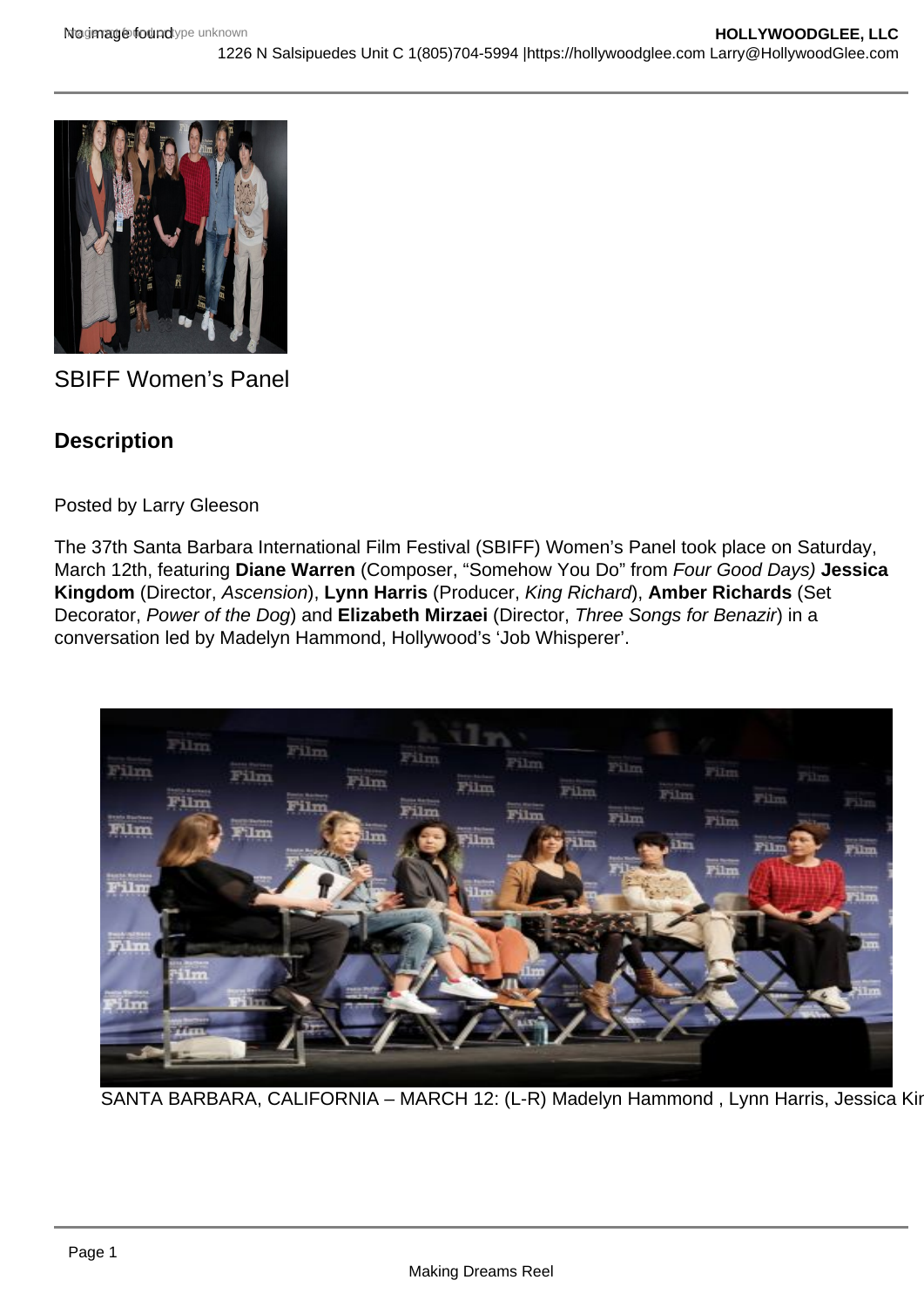Highlights from the conversation included:

Harris on working with Will Smith : "He was so kind and wonderful, and generous. Generous to the other actors, especially to the young girls, it was their first big movie with a movie star… we shut down seventeen days into the pandemic… when we did come back, Will, truly as a leader, kept morale up at a time when it was very difficult and scary."

Mrzaei on the timeliness of her documentary: "We can see what's happening in Ukraine right now... we feel like it just can't be an accident that we feel an ability for us to speak about the way that the world looks at the people who are considered the 'other'. That's why we feel this movie is important right now in a time when the world is confronting multiple wars… we hope this film helps…"

Warren on not taking 'no' for an answer: "Everybody on this panel has been told 'no, you can't do this, it's not gonna work'. I've been told that so many times, it's like 'fuck you, yes I'm gonna do it!' …I read something once that said you've gotta be dyslexic when you hear the word 'no' so then, it's 'on'!"

Jessica Kingdom on persevering to get her documentary completed: "When we first got our funding from our sales agent, they gave us a small loan to go and do the initial shoot…. We didn't know if we could pull this off or not because the vision was so ambitious… I told the other producer, 'the loan says we have to deliver a movie by this date, but it doesn't say it has to be a good movie!' …that was the mindset I was going into it with, just try to finish it. You don't have to shoot for greatness, you just have to shoot for finishing it. And this is what we ended up with!"

Richards on picking out set décor from the United States: "I got to come over and go to prop houses here, because we don't have that in New Zealand. I was completely blown away by the access that you have here to critical collections. I spent four and a half days here and filled a forty-foot container!"

Watch the full panel [HERE!](https://www.youtube.com/watch?v=ITWXqjiXfjA)

The 37th Annual Santa Barbara International Film Festival ran from March 2nd to March 12th.

About the Santa Barbara International Film Festival

The Santa Barbara International Film Festival (SBIFF) is a 501(c)(3) non-profit arts and educational organization dedicated to discovering and showcasing the best in independent and international cinema. Over the past 36 years, SBIFF has become one of the leading film festivals in the United States – attracting 100,000+ attendees and offering 11 days of 200+ films, tributes, and symposiums, fulfilling their mission to engage, enrich, and inspire the Santa Barbara community through film. In 2016, SBIFF entered a new era with the acquisition of the historic and beloved Riviera Theatre. After a capital campaign and renovation, the theatre is now SBIFF's new state-of-the-art, year-round home, showing new international and independent films every day. In 2019, SBIFF opened its own Education Center in downtown Santa Barbara on State Street to serve as a home for its many educational programs and a place for creativity and learning.